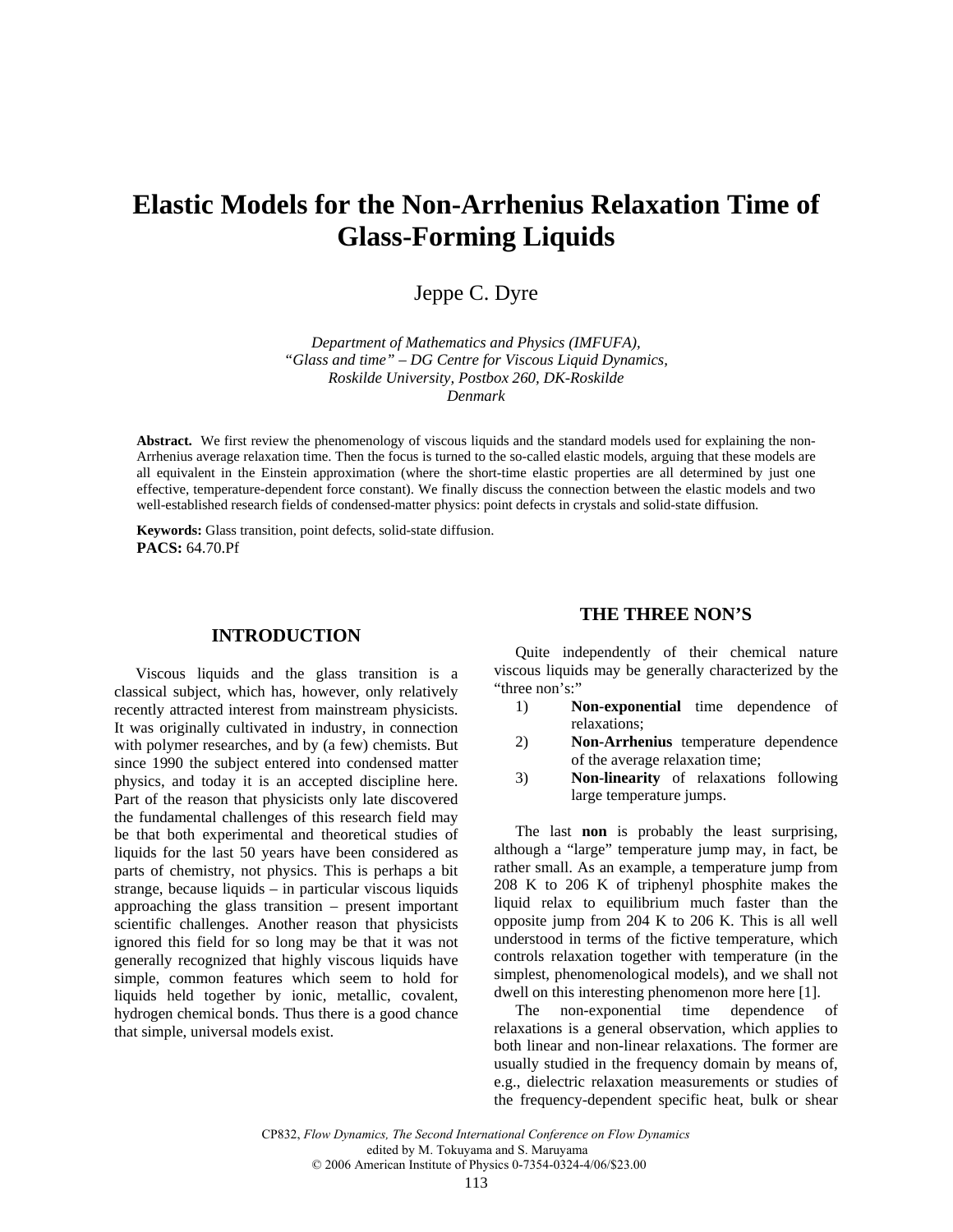modulus. As is well known, these quantities are frequency dependent at much lower frequencies than in "ordinary" less viscous liquids. On approaching of the so-called calorimetric glass transition the Maxwell relaxation time becomes longer than 1 s, which induces loss peaks of the above-mentioned linear response functions typically at frequencies below 1 Hz. With modern electronics these measurements are fairly straightforward; it is even possible to go to frequencies corresponding to periods of 1 h or longer.

According to the fluctuation-dissipation theorem any linear-response function is the Laplace transform of an autocorrelation function (or time-derivative of such). For example, the dielectric loss is the Laplace transform of the time-derivative of the dipole autocorrelation function. If the latter is a simple exponential, the standard Debye linear response is predicted. This is virtually never observed; instead one finds loss peaks, which are asymmetric towards the high frequencies. A popular description of this is by means of the stretched exponential dipole autocorrelation function:  $exp(-(t/\tau)^{\beta})$ , which implies a loss peak at high frequencies varying with frequency as  $\omega^{-\beta}$  whereas the low-frequency loss is predicted to (asymptotically) vary proportionally to frequency.

Our interest here is focused exclusively on the first non. This is the ubiquitous observation that the average relaxation time or viscosity – two quantities, which are roughly proportional in their temperature variations - only seldom follows the Arrhenius law (where the prefactor is a microscopic time of order 0.1 picoseconds):

$$
\tau = \tau_0 \exp(\frac{\Delta E}{k_B T}).\tag{1}
$$

Almost all viscous liquids have a considerably more dramatic increase of the relaxation time upon cooling than predicted by this expression. If, however, one accepts Eq. (1) as expressing a well-established and basically correct prediction of rate theory (which derives from statistical mechanics), the activation energy  $\Delta E$  must be temperature dependent. To explain the observed non-Arrhenius behavior the activation energy must increase when temperature is decreased. Typical data may be fitted if the log-log temperature derivative of the activation energy (its "index" [2]) numerically is between 2 and 6. This is the basic challenge we shall now address.

# **THREE PHENOMENOLOGICAL MODELS**

We define a phenomenological model as one predicting that the activation energy may be calculated from a macroscopic quantity. The elastic models to be considered in the next sections are phenomenological because they predict that the activation energy is proportional to short-time elastic constants of the liquid. First, however, we consider classical models based on *energy, volume, or entropy* as the controlling parameter.

Perhaps the most popular model of all is the Adam-Gibbs entropy model from 1965. This model predicts that the activation energy is inversely proportional to the configurational entropy. The model is generally regarded to give a good fit to experiment, where the configurational entropy (which cannot be measured) is usually estimated from excess entropy data, i.e., liquid minus crystal entropy at the same temperature. Nevertheless, the model does have a few problems: 1) The identification of excess and configurational entropy is problematic, because it assumes that the elastic properties of liquid and crystal are similar. If that were the case, the high-frequency sound velocity of liquid and crystal should have the same (weak) temperature dependence. This is not so; in viscous liquids the high-frequency sound velocity is much more temperature dependent than in crystals (or glasses). 2) When the model is compared to data one typically gets "cooperatively rearranging regions" containing only 4-8 molecules. This is not enough to justify the assumption going into the theory of regions, which relax independently of their surroundings. 3) The model predicts a second-order transition to a state of zero configurational entropy at a finite temperature, the so-called Kauzmann temperature. Such a state is unique and should have a simple description. None has been proposed, as far as known to the author. 4) Finally, the model is based on the *ad hoc* assumption that the activation energy is inversely proportional to the region volume.

The free-volume models, which exist in several non-equivalent versions, are all based on the assumption that the volume controls the activation energy. The free volume is that part of the liquid which is not occupied by the molecules. This is not a well-defined concept, unfortunately, but the basic idea is that molecules cannot move unless there is a certain amount of free volume present. In other words, a molecular rearrangement is possible only if the density locally (and briefly) is smaller than the average density. The model predicts that the activation energy over temperature is inversely proportional to the free volume. In other words, the relaxation time depends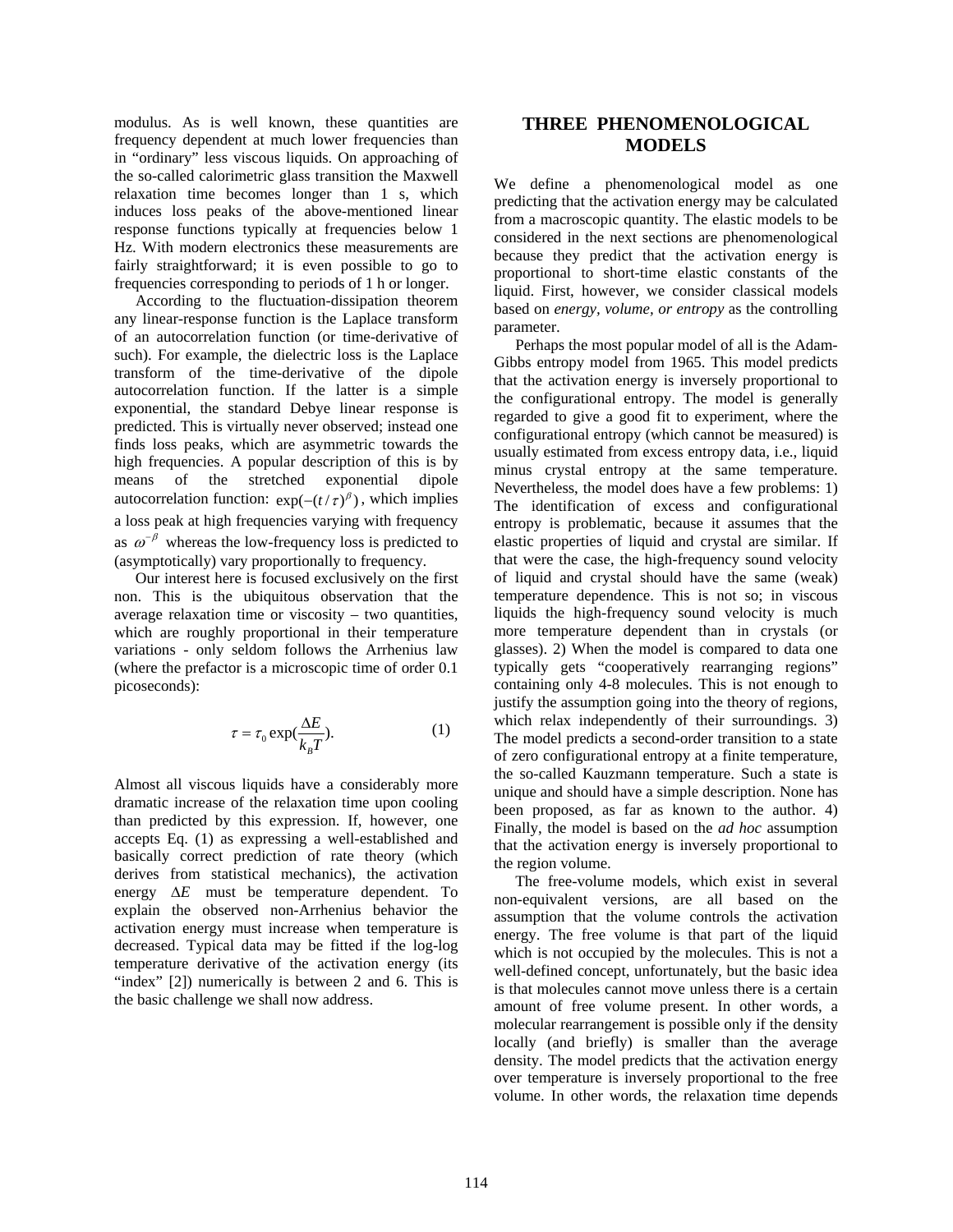on temperature only because the liquid volume does so. If a liquid is put under high pressure and thus brought into a state of same volume as when cooled under ambient pressure, the free volume models predict that the relaxation time should be the same. This is contradicted by experiment, however [3].

Finally, we would like to mention the less famous models based on energy as the controlling variable. If  $\langle E(T) \rangle$  is the average energy of one rearranging region, in the simplest version the energy-controlled models predict that  $\Delta E(T) = E_0 - \langle E(T) \rangle$  [4,5], which obviously implies a non-Arrhenius behavior with activation energy increasing when temperature decreases. These models predict much too broad linear-response loss peaks, however, unless one is willing to accept very small region sizes (a problem similar to the entropy model's).

#### **ELASTIC MODELS**

The history of these models is briefly reviewed in Ref. 6. The basic idea is that the short-time elastic properties, which are known to be much more temperature-dependent in viscous liquids, than in nonviscous liquids, glasses, or crystals, are responsible for the observed non-Arrhenius behavior. Interestingly, this idea is older than the entropy model. An early worker in this field was Mooney, who in 1957 suggested that - just as in free volume models - extra volume is needed locally for the molecules to be able to rearrange in a viscous liquid [7]. Referring to a flow event picturesque as a "quantum of liquid flow" he estimated the probability of a fluctuation creating a temporary, local density decrease by considering vibrations of the molecules around their equilibrium positions. This makes sense, because on the short time scale a viscous liquid is just like a (disordered) solid with molecules vibrating around potential energy minima. If these vibrations are expanded on a set of normal modes (phonons), Mooney calculated the probability that these by chance interfere to create the required density decrease. This resulted in an expression for the activation energy which is proportional to  $mc^2$  where *m* is the molecular mass and *c* the longitudinal sound velocity. The latter quantity refers to the fixed structure of molecular positions, so in experiment it is to be identified with the high-frequency sound velocity, a quantity which is proportional to the high-frequency longitudinal modulus.

In Mooney's calculation only longitudinal sound waves play a role. This is because he argued that "concentrating free volume in one region happens only

at the expense of producing higher density in other regions." That is not correct, because the total sample volume may fluctuate. Actually, if one adopts a simple model where a sphere via phonon interferences by chance expands its volume, the surroundings are not compressed at all. This was the basic observation behind the "shoving" model proposed in 1996 [8]. A sphere expanded in an elastic model induces radial displacements in its surroundings, which vary with distance from centre as  $1/r^2$ . This defines a radial vector field with zero divergence (compare to the Gauss law for a point charge) and thus no density changes. The result is that it is the *shear* modulus which is the relevant elastic constant. The shoving model predicts that, if  $G_{\infty}$  is the so-called instantaneous shear modulus and  $V_c$  a characteristic microscopic volume (of order the average molecular volume), the activation energy is given by

$$
\Delta E(T) = V_c G_{\infty}(T). \tag{2}
$$

This expression has been compared to experiment on a number of molecular liquids, where it reproduces the non-Arrhenius behavior well [8].

These elastic models are mathematically equivalent if the instantaneous bulk and shear moduli are proportional in their temperature variations, because the longitudinal modulus is linear combination of the two former quantities. The correct bulk modulus refers to equilibrium fluctuations and is the isothermal, instantaneous bulk modulus, a quantity which is virtually impossible to measure. In an "Einstein" model of the short-time solid behavior of the liquid, all elastic properties are described via one effective, temperature-dependent force constant. Obviously, in this model the two above elastic models are equivalent.

We will not here review all elastic models, some of which refer to the vibrational mean-square displacement of a molecule and its temperature variation (the reader could consult, e.g., Ref. 6). The common feature is that the *vibrational, short-time* properties of the liquid determine the activation energy. This means that, e.g., properties which refer to the picosecond time scale are responsible for very long relaxation times in the second, hour or year range. How is that possible? The answer is that, while the long relaxation time of a viscous liquid is basically a measure of the time *between* two flow events involving the same molecule, the actual barrier transition is very fast and most likely takes place on the picosecond time scale. Thus it is entirely possible that liquid properties probed on this short time scale could determine the actual magnitude of the barrier.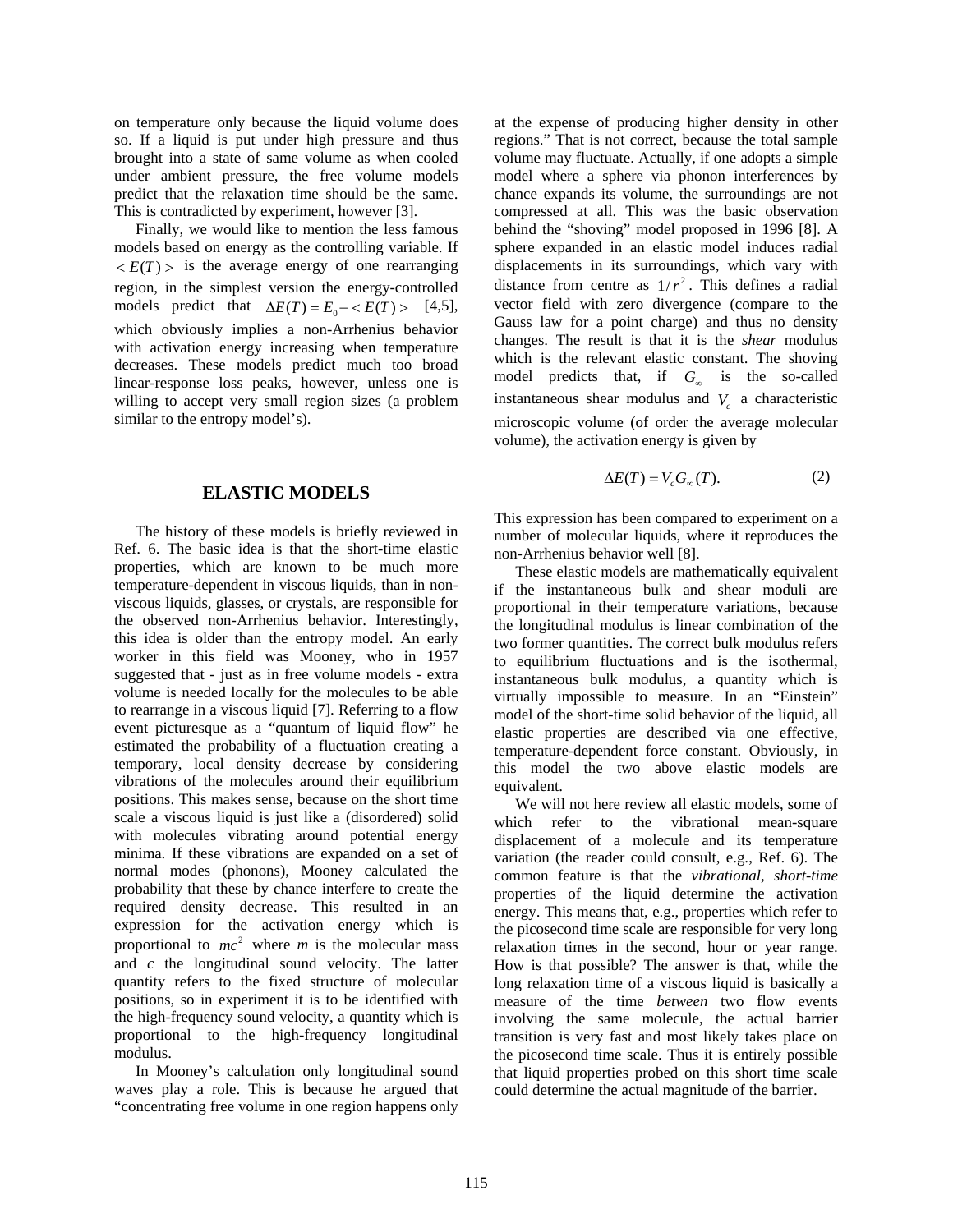There is no doubt that more experiments are needed before it is known how well elastic models in general explain the non-Arrhenius behavior of viscous liquids. On a qualitative level there is considerable encouragement to be found from the simple fact that the glass transition temperature scales with the melting temperature (the former is usually between 0.5 and 0.8 times the latter). This implies that there must be a Lindemann criterion (stating the melting takes place when the vibration amplitude of atoms is roughly 10% of the interatomic distance) also for the glass transition, and that the glass transition temperature should scale with the instantaneous moduli. This has been shown to be the case by Nemilov (who used the glass shear modulus as a measure of the instantaneous shear modulus of the glass-forming liquid just above the glass transition temperature) [9], and by Heuer and Spiess, who showed that the glass transition temperature is proportional to  $mc^2$  [10].

# **POINT DEFECTS IN CRYSTALS AND THEIR FORMATION AND MIGRATION ENERGIES**

A classical subject of condensed matter physics is that of point defects in crystals. They play an obvious role in the understanding of how real-life crystal properties deviate from those of perfect single crystals. Of course, these defects are not the only important ones – metal properties, for instance, are dominated by dislocations (line defects).

There are of two sorts of point defects, vacancies and interstitials. A vacancy is simply a missing atom at a crystal site, while an interstitial is an extra atom squeezed in between the lattice sites. These two point defects are created in pairs in one and the same process, but afterward they are free to move away from one another and to the crystal surface, so there is no "conservation law" stating that the numbers of the two defects types are identical. Indeed, in typical metals the vacancy concentration is much larger than the interstitial concentration. Until recently, this led researchers to believe that interstitials in most cases play a minor role, but Granato has pointed out that their role is most likely much more important than this, because of the large vibrational entropy associated with an interstitial [11].

In thermal equilibrium the concentration of point defects is typically Arrhenius with an activation energy which is referred to as the "enthalpy of formation" (for simplicity we do not distinguish here between enthalpy and free energy, and shall refer to both simply as energy). It has been known for some

time that the vacancy formation energies are proportional to the melting temperature [12]. It is also known that the melting temperature varies proportionally to the elastic moduli of a crystal, a statement which is equivalent to the above-mentioned Lindemann criterion.

In an interesting book from 1986 Varotsos and Alexopoulos collected data on point defects from a variety of solids [13]. These authors rationalized the data in terms of a simple model, according to which the formation energy of point defects (mainly vacancies) is equal to the bulk modulus of the crystal times the atomic volume (times a constant of order one). This means that point defect thermodynamics is intimately related to elastic properties of the crystal. Granato has used a similar idea, although he emphasizes that it is the shear modulus - and not the bulk modulus - which is important. In any case the Poisson ratio varies not very much (it is typically 0.3 for metals), implying a roughly universal ratio between the bulk and the shear moduli. Granato's theory involves an interesting feedback mechanism, namely that not only is the (interstitial) formation energy proportional to the shear modulus, but conversely the shear modulus itself is an exponential function of the (negative) interstitial concentration (and the shear modulus thus decreases upon heating towards the melting temperature).

Not only formation energy, but also the so-called migration energy of a point defect in a crystal is proportional to the elastic moduli. This brings us even closer to the basic flow event of viscous liquids, as we shall now see.

# **CONNECTING THE ELASTIC MODELS WITH THEORIES OF POINT DEFECTS IN CRYSTALS**

Almost nothing happens in a highly viscous liquid: In a computer simulation one sees repeated vibrations of the molecules around the fixed, somewhat random positions. Only seldom does a flow event take place, taking the molecules from one potential energy minimum to another. On the other hand, it is these rare flow events that are responsible for flow and which make it a liquid. In the present author's opinion a viscous liquid is more to be regarded as a "solid which flows" than as an ordinary (less-viscous) liquid.

Flow events are rare simply because a large energy barrier must to be overcome for the molecules to rearrange. Consider one such transition between two minima. Each of the minima corresponds to a solid in a sense, and the two "solids" before and after the flow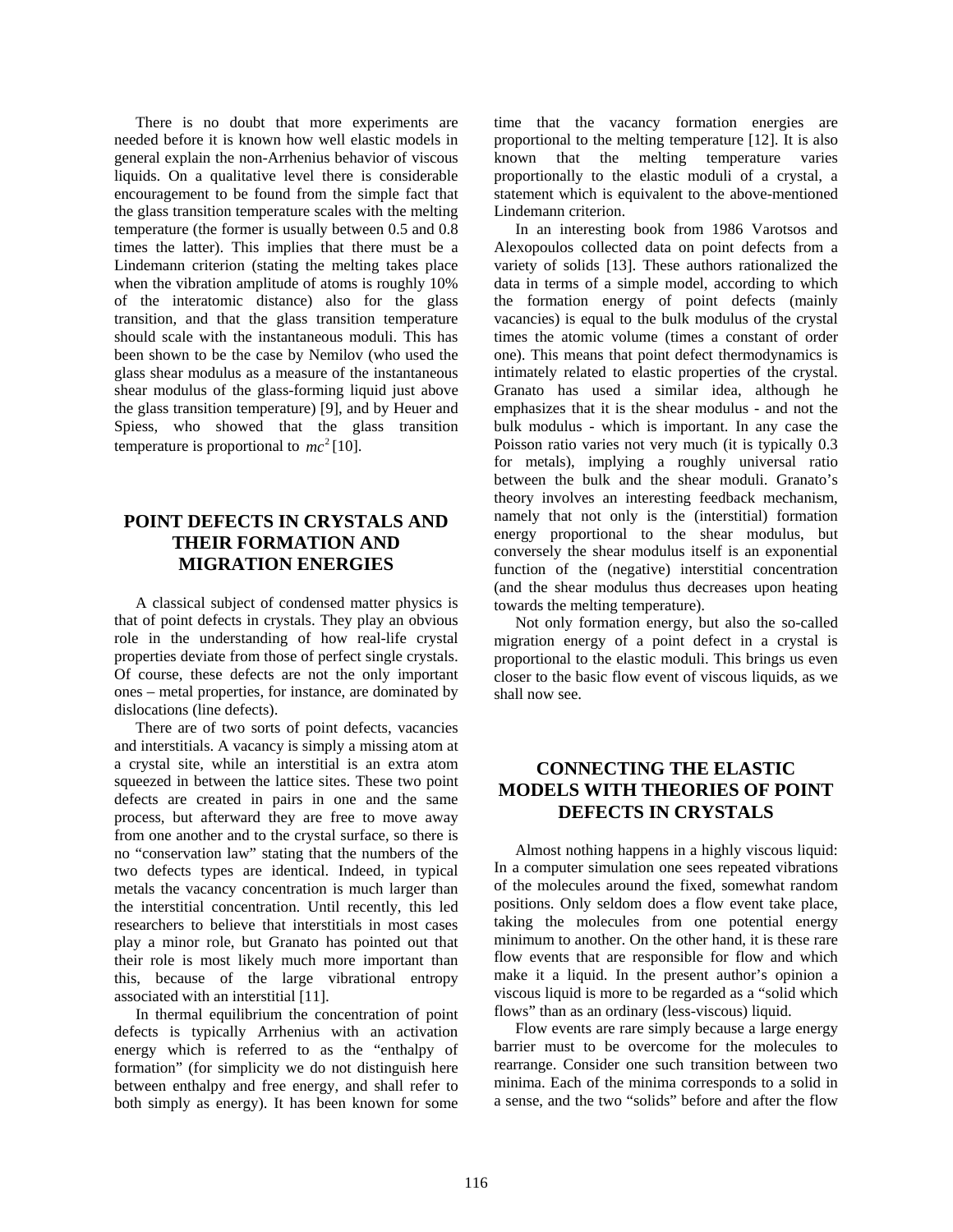event differ just by having a few molecules change positions (plus some additional minor elastic adjustments in the surroundings). The process taking the molecules from the initial minimum to the barrier may likewise be considered as a solid-to-solid transition, because the barrier (when optimized as happens increasingly at low temperatures) itself corresponds to a state of mechanical equilibrium albeit an unstable such. The result is the following: The barrier energy is equal to the energy difference of two solid states, that differ by just having a few molecules change positions (plus the derived minor adjustments of the surrounding molecule positions). This is more or less the definition of a point defect, if one defines it in general terms without reference to a crystal lattice.

It is now clear that the elastic models embody old and well-established concepts of condensed matter physics by the basic postulate that the flow event activation energy is proportional to the elastic moduli of the fixed structure, the instantaneous moduli. The only new thing is that these quantities are surprisingly temperature dependent in viscous liquids, much more so than in less-viscous liquids like ambient water, in crystals, or in glasses.

### **OUTLOOK**

The "standard" phenomenological models for the non-Arrhenius behavior assume that the activation energy is controlled by either entropy or free volume (or energy in a less widely used model category). Both the entropy model and the free volume model (in the Cohen-Turnbull version) predict that an underlying phase transition to a state of infinite relaxation time (at a finite temperature) is the real cause of the slowing down of a viscous liquid as it is cooled and approaches the glass transition. There is no such underlying phase transition in the elastic models.

If the elastic models are correct, the liquid-glass transition has little in common with the ergodicnonergodic transitions of mode coupling theory or of

various spin and lattice models, and it also has little in common with the jamming transition of granular media. On the other hand, if correct, elastic models may be useful in practice, because measurements on the short time scale (e.g., via ultrasonics) could make it possible to directly monitor the structural relaxation time of a glass-forming melt just below the glass transition. That could be potentially quite useful in many applications.

#### **ACKNOWLEDGMENTS**

This work was supported by the Danish National Research Foundation.

### **REFERENCES**

- 1. S. Brawer, *Relaxation in viscous liquids and glasses*, Columbus (OH): American Ceramic Society, 1985.
- 2. J. C. Dyre and N. B. Olsen, *Phys. Rev. E* **69**, Art. No. 042501 (2004).
- 3. C. Alba-Simionesco, *C. R. Acad. Sci. Paris (Ser. IV)* **2**, 203-216 (2001).
- 4. M. Goldstein, *Faraday Symp. Chem. Soc.* **6**, 7-13 (1972).
- 5. J. C. Dyre, *Phys. Rev. B* **51**, 12276-12294 (1995).
- 6. J. C. Dyre, T. Christensen, and N. B. Olsen, *condmat/*0411334 (2004).
- 7. M. Mooney, *Trans. Soc. Rheol.* **1**, 63-94 (1957).
- 8. J. C. Dyre, N. B. Olsen, and T. Christensen, *Phys. Rev. B* **53**, 2171-2174 (1996).
- 9. S. V. Nemilov, *Sov. J. Glass Phys. Chem.* **18**, 1-12 (1992).
- 10. A. Heuer and H. W. Spiess, *J. Non-Cryst. Solids* **176**, 294-298 (1994).
- 11. A. V. Granato, *Phys. Rev. Lett.* **68**, 974-977 (1992).
- 12. M. Doyama and J. S. Koehler, *Acta Metall.* **24**, 871-879 (1976).
- 13. P. A. Varotsos and K. D. Alexopoulos, *Thermodynamics of point defects and their relations with bulk properties*, Amsterdam: North-Holland, 1986.